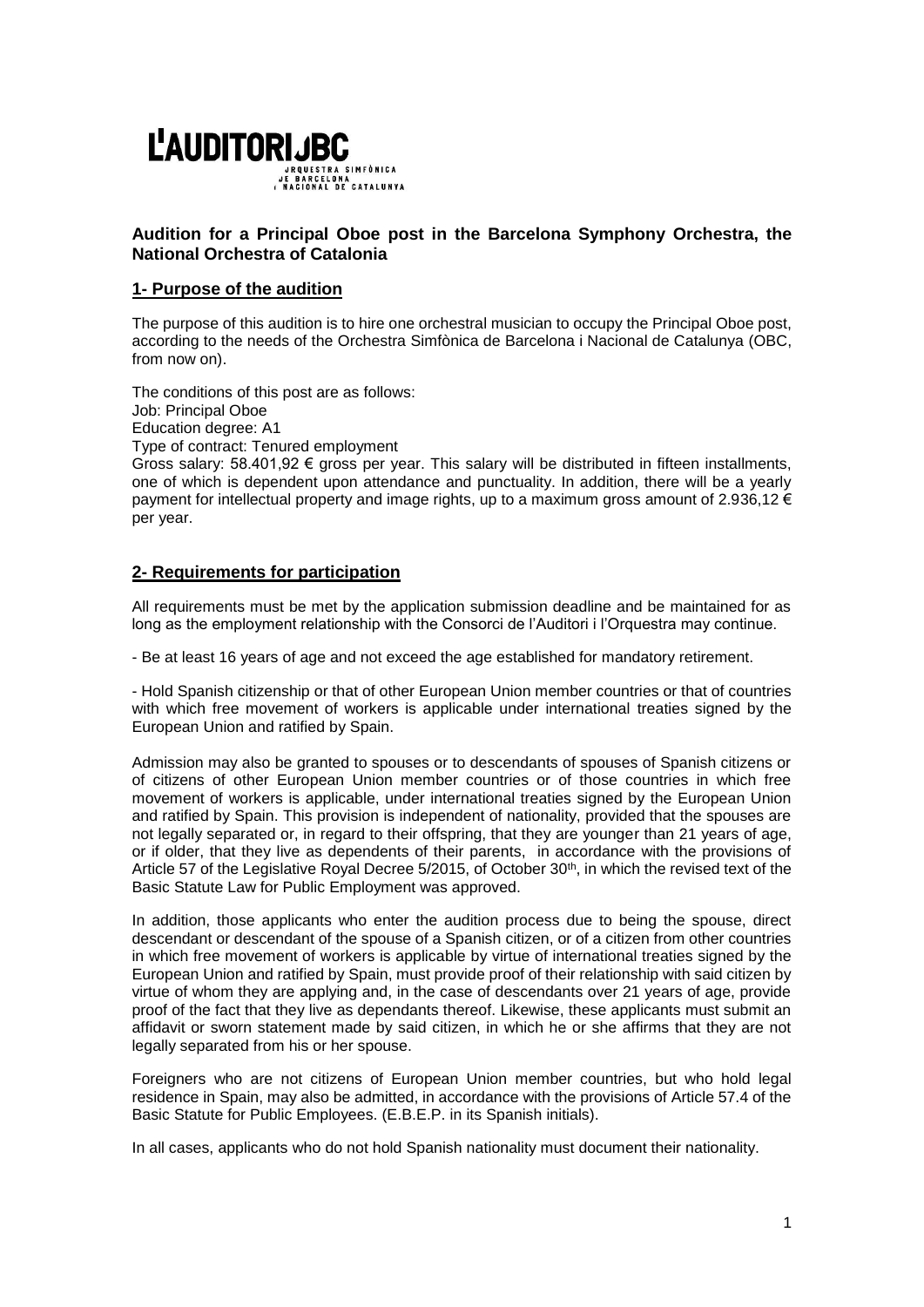- Not having been banned, by means of disciplinary proceedings, from service in any of the public administrations; nor by the constitutional organs or statutes of the Spanish autonomous communities; nor have absolute or special disqualification from any workplaces or public positions by judicial resolution for access to the category of civil servant, or to carry out functions similar to those that they performed, in the case of work personnel, from which they had been suspended or disqualified. In the case of being a citizen of another country, not to have been disqualified or in an equivalent situation, nor have been subject to disciplinary or equivalent punishment which prevents access to public service on the same terms, in their own country.

- Having an advanced degree in Music, or as a Senior Professor, in the specialty of Oboe in accordance with the requirements of this audition.

- Proving themselves to be in possession of knowledge of the Catalan language (B certificate). The selected applicants who do not have a sufficient command of the Catalan language must acquire said level within a maximum period of two years.

- Applicants who do not have Spanish nationality must prove their knowledge of the Spanish language, in both oral and written expression, at a sufficient level to carry out all functions of the workplace. In these cases, the interested parties must indicate and prove, where applicable, that they are exempt from taking the Spanish language test. Any selected applicants who do not have a sufficient command of the Spanish language must acquire said level within a maximum period of two years.

- Applicants who have submitted documentation in a foreign language and who have passed all stages of the process must present a corresponding sworn translation in order to formalize their contracts.

### **3- Submission and admission of applications**

Applicants wishing to take part in the auditions must register online at www.muyac.com/obc. They must submit:

- a) A Curriculum Vitae or resumé which briefly outlines his or her academic background and professional experience. Only duly accredited merits will be evaluated. Hence, it is essential to include copies of contracts, orchestra certificates, concert brochures and so on.
- b) A scanned copy of his or her identity card or passport. The original document must be presented on the day of the audition. A copy of the musician's superior-level degree.
- c) A link to a recording of the solo works and orchestral excerpts required for the preselection stage. This recording must be made in one single take from start to finish, unedited and with optimal sound quality. Excerpts to be recorded are stipulated in Annex 2 of these rules.

It is also possible to register by means of a request presented in the manner determined by Article 16 of Law 39/2015, of 1 October, of the Common Administrative Procedure of public administrations. In addition to personal data, it shall be necessary to provide a valid email address, it being the applicant's responsibility to make a notification in the event of any changes by means of a request to the OBC's management department. In the request, the instrument(s) and chosen specialties must be clearly stated. The request form appears as an attachment to Annex 1.

Requests must be accompanied by:

- National identity document and a copy of the musician's superior-level degree.
- Curriculum Vitae. Documentation accredditing specific requirements and merits presented. Only duly accredited merits will be evaluated. Hence, it is essential to add contracts, orchestra certificates, concert brochures and so on.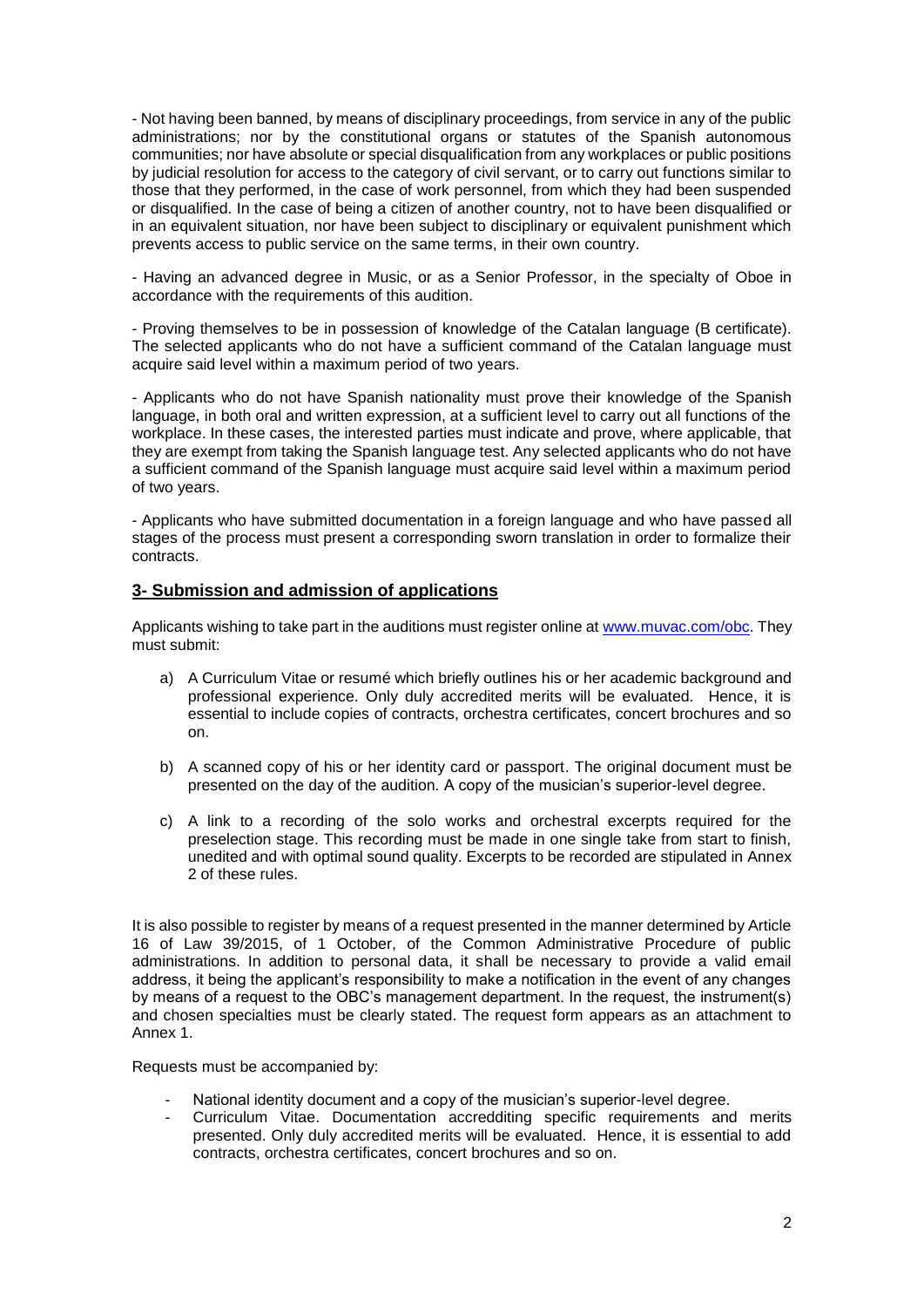- Link to the video recording required for the preselection stage. This recording must be made in one single take from start to finish, unedited and with optimal sound quality. Excerpt to be recorded is stipulated in Annex 2 of these rules.
- Application form (Annex 1)

Candidates with disabilities must indicate their type of declared disability in their application, and specify, where appropriate, the adaptation of time and material resources necessary in order to undertake the audition and the procedures provided for in the convocation; and the reason, or reasons, for these measures. In accepting such adjustments or adaptations, said candidates must comply with the provisions of Article 6 of Decree 66/1999, of 9 March, of the Generalitat de Catalunya (Government of Catalonia) and submit the corresponding expert opinion of the multiprofessional teams referred to in Article 4.3 of the same decree.

Likewise, those who have had the legal condition of disability recognized, but who do not initially declare it, shall be admitted to the undertaking of the exercises without having to prove their aptitude prior to its commencement; without prejudice to the fact that once they have passed the selection process, they must accredit their ability to perform the functions for the professional exercise of the corresponding category. For these purposes, applicants with disabilities must submit the corresponding expert opinion of the multi-professional teams referred to in Article 4.3 of Decree 66/1999, of 9 March, of the Generalitat de Catalunya (Government of Catalonia) on access to the public service for people with disabilities and multi-professional assessment teams.

Applicants give their consent to the processing of all personal data that is required to take part in the audition and for the rest of the handling of the selection process, in accordance with the regulations in force by law.

Applicants must state and provide proof, where appropriate, that they are exempt from undertaking the Catalan language test, by means of the General Directorate of Linguistic Policy certificate or its equivalent.

#### Deadline for submitting applications for the selection process

The above documentation must be submitted within the non-extendable maximum period of 20 calendar days, counting from the day following the announcement of the audition in the Diari Oficial de la Generalitat de Catalunya. This application submission deadline information will also be published on [www.muvac.com](http://www.muvac.com/) and L'Auditori website [\(www.auditori.cat\)](http://www.auditori.cat/).

List of admitted and excluded persons (provisional and final version)

Following the application submission deadline, the Department of Human Resources of the Auditori will publish a provisional list of admitted and excluded candidates on the Auditori website [\(www.auditori.cat\)](http://www.auditori.cat/).

Applicants may contest those results by providing arguments they consider appropriate within ten working days, counting from the day following the publication of the provisional list of admitted and excluded persons.

In the event that an applicant does not appear on the provisional list of admitted or excluded persons, a copy of the application submitted at the time of lodging the application must accompany the corresponding claim.

After the expiry of the term of claims and after the resolution of any possible incidents, the final list of admitted and excluded persons will be published.

The list of admitted and excluded applicants, as well as successive announcements pertaining to the audition, will be published on the Auditori website [\(www.auditori.cat\)](http://www.auditori.cat/).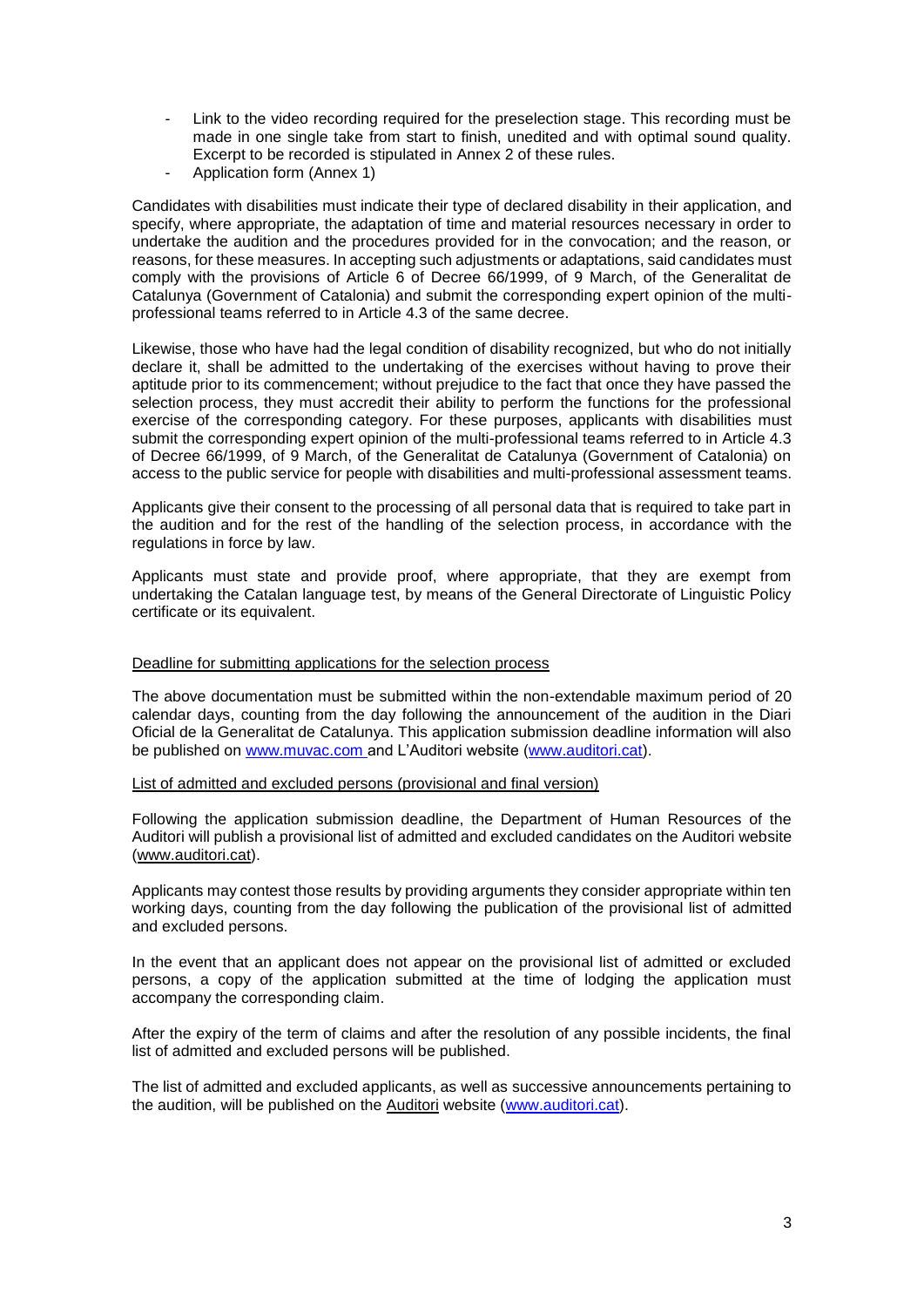# **4- Characteristics of the selection process**

The selection process will proceed as follows:

#### **1st stage**. - **Evaluation of merits via cv and video recording**.

- Professional experience and education (up to 3 points). It will be just valued the experience and education accredited in the document, by degrees, work contracts and/or company certificates or concert programs.
	- o Professional experience:
		- **Professional experience of 10 weeks or more in professional symphonic** orchestras (1 point)
		- **Professional experience of 5 weeks or more as Principal Oboe position** in professional symphonic orchestras (1 point)
	- o Education: one or more masters in music (1 point)
- Video recording (up to 7 points). This recording must be made in one single take from start to finish, unedited and with optimal sound quality. Excerpt to be recorded is stipulated in Annex 2 of these rules. Evaluation of the recording will be based upon the following criteria: beauty of sound, intonation, rhythm, musicality, and attention to articulation, phrasing and dynamics.

Candidates with scores of less than 5 points will be excluded from the audition process and will not be allowed to proceed to the second stage of the selection process.

OBC members with a tenured contract will pass directly to the second round of the presential audition.

The list of candidates who have passed the first stage and are admitted to the presential audition will be published on the Auditori's website [\(www.auditori.cat\)](http://www.auditori.cat/)

### **Second stage – Audition**

Audition will take place the Auditori of Barcelona (Lepant, 150) on **20th of June 2022**. Applicants must perform on the instrument which they would use if they were to join the orchestra. The tuning of the orchestra is A442.

The second stage will consist of three rounds. In order to ensure anonymity, candidates will perform the repertoire (chosen on the day of the audition from the material as stipulated for these rounds in Annex 2) behind a screen during the first and second rounds. Third round of the second stage will be played without screen. Members of the selection committee will evaluate each of the candidates publicly at the end of each round.

1<sup>st</sup> round: Each member of the selection committee will decide whether or not the candidate is SUITABLE or NOT SUITABLE. He or she will be considered SUITABLE if more than 50% of the selection committee members deem so. Passing the first round means being able to move on to the second round.

2<sup>nd</sup> round: Each member of the Selection committee will decide whether or not the candidate is SUITABLE or NOT SUITABLE. He or she will be considered SUITABLE if more than 50% of the selection committee members deem so. Passing the second round means being able to move on to the third round.

3<sup>rd</sup> round: Each member of the Selection committee will evaluate each candidate with a score from 1 to 5. The resultant arithmetic figure will be the candidate's final score. If a candidate gets a result of 3 points or more, he/she will be considered SUITABLE to form part of the orchestra.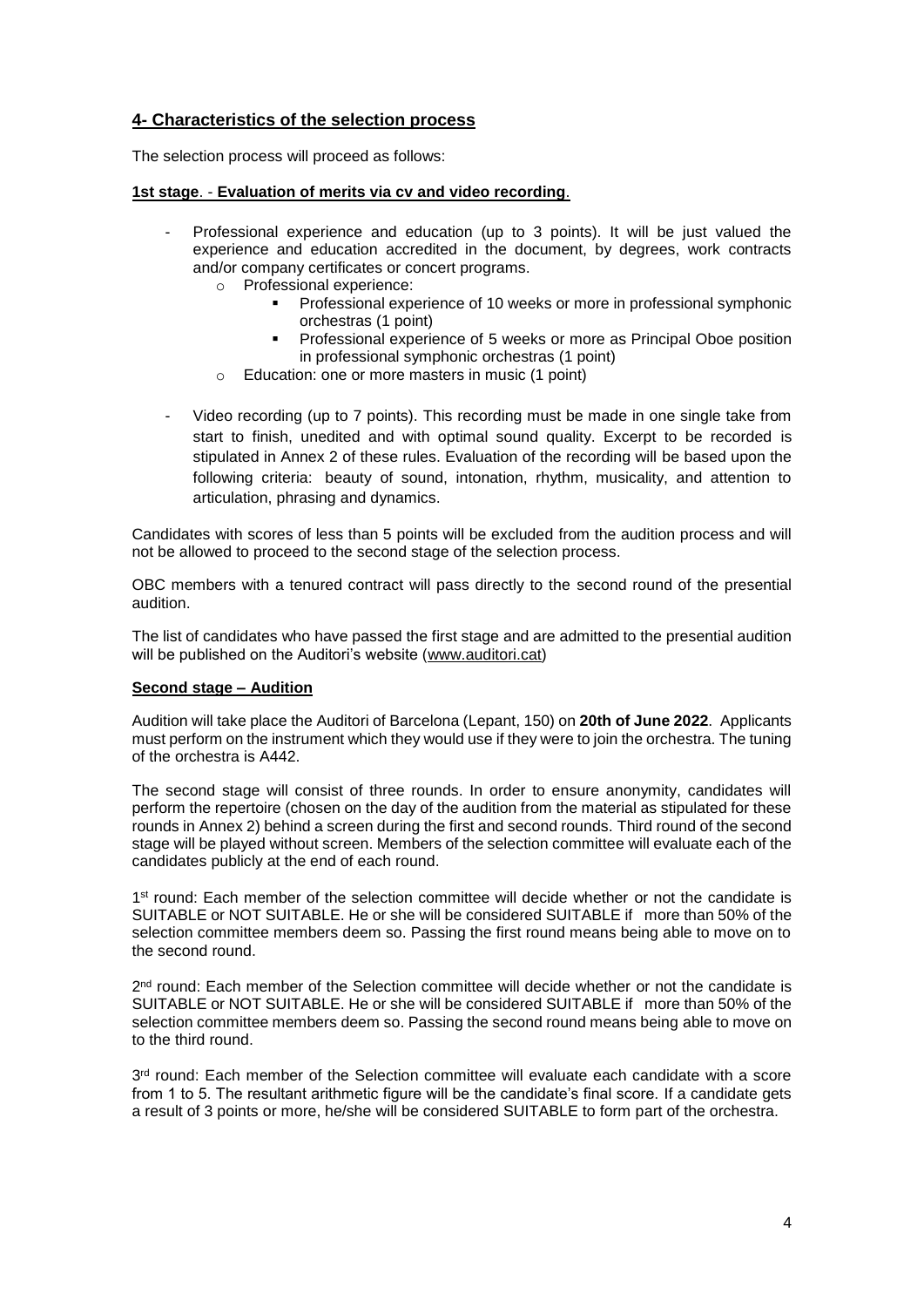The selection committee will publish a list of the SUITABLE candidates and their scores. These final scores will determine the results of the selection process.

In general, and with regard to the audition covered by this convocation, the chairman of the selection committee will guide the rest of the committee in respect to criteria regarding the minimum level that the applicants must achieve, in accordance with the needs and aims of the orchestra.

The selection committee may summon applicants for an audition and/or interview to assess their personal characteristics of adaptation to the workplace. If such a request is made, it shall be compulsory and will be evaluated on a scale of up to 10 points. Candidates who do not reach a minimum score of 5 points will be eliminated. Under no circumstances may this score alter the order of priority established in the previous round of auditions.

## **5. Results of the selection process**

Once the evaluation of the qualifications of applicants has been completed, the selection committee shall publish a list, which contains the applicants' scores, in descending order, on the website www.auditori.cat.

The best-rated candidate will be appointed as Principal Oboe of the OBC, with tenured contract in the corresponding category.

Once this position has been filled, the orchestra reserves the right to offer a temporary contract in a lower category of the same instrument to the candidates who has the next highest score.

In the case of a tie in the final score, applicants who hold European Union nationality or those who are spouses of European Union citizens (provided they are not legally separated from their spouses) or applicants from countries in which, by virtue of the international treaty signed by the EU and ratified by Spain, the free movement of workers is applicable in the terms in which these are defined in the treaty establishing the European Community, shall be chosen. In the event of a continued tie, the elder applicant shall be chosen. If the tie still cannot be broken, the chairman of the selection committee shall have the deciding vote**.**

The applicants proposed by the selection committee must submit the requested supporting documents to the orchestra's office (C/Lepant, 150) within the term of 20 calendar days from the publication of the list of approved persons.

If, within this term, and except in cases of force majeure, a proposed candidate does not submit the necessary documentation or does not meet the requested requirements, he or she may not be hired and all actions shall be null and void, without any prejudice in terms of any responsibility he or she may have for making false statements on his or her audition application form.

Incorporation into the orchestra shall be made once, if necessary, the corresponding Spanish work and residency permit is obtained. In this case, incorporation will take place once this permit is issued. The orchestra will bear no financial responsibility for these procedures. Upon joining the orchestra, the applicant must demonstrate his or her knowledge of Catalan and Spanish. In the event that the applicant does not have sufficient command of the Catalan and/or Spanish language, he or she must undertake to acquire this level within a period of two years.

Applicants are solely responsible for the cost of their travel and lodging. In addition, the orchestra is unable to provide access to rehearsal rooms prior to the audition.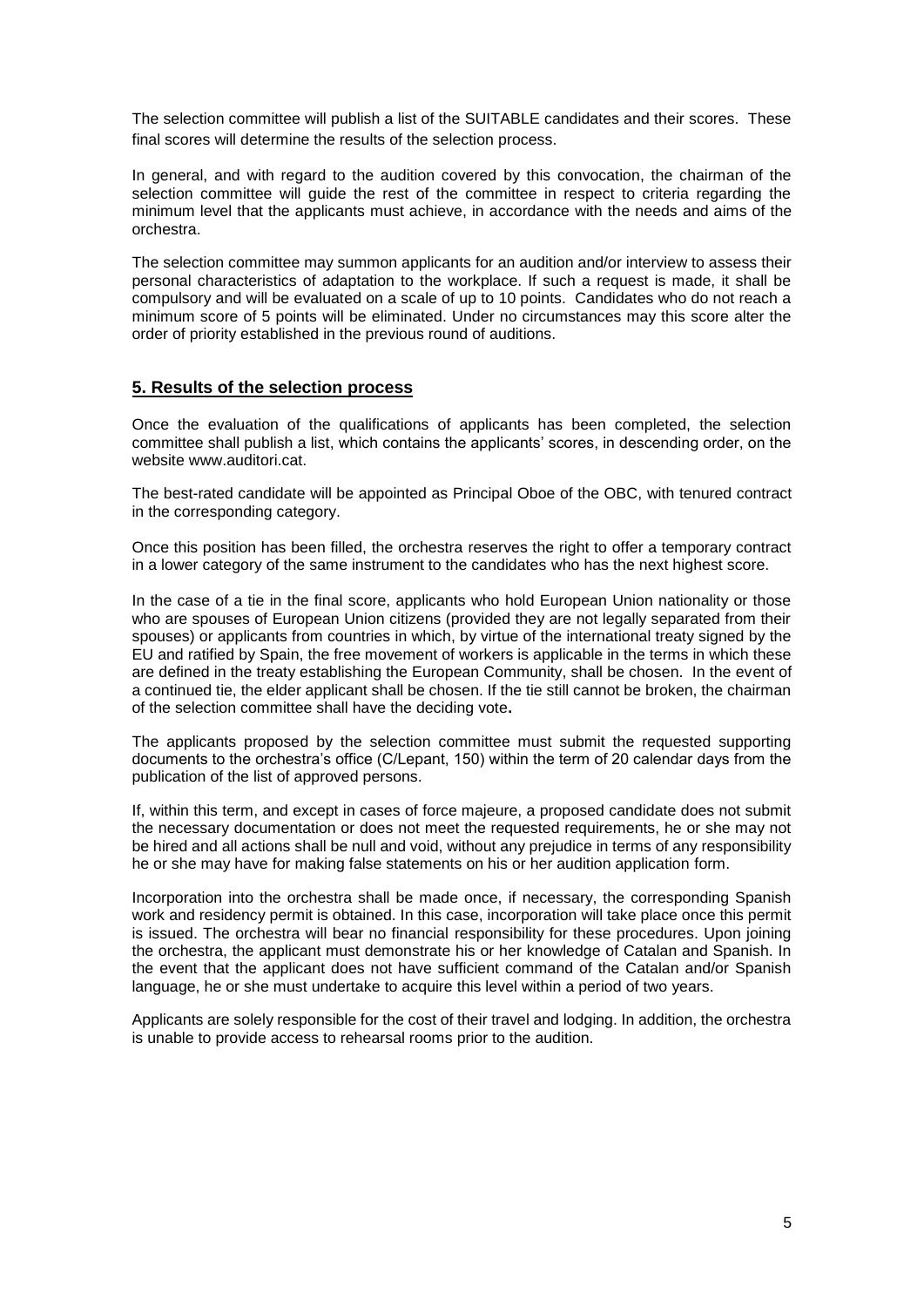# **6. Selection Committee**

The nominal composition of the Selection Committee will be published in due course on the Auditori website prior to the start of the preselection stage. It will be made up of a president, orchestra members and a secretary.

A representative of the Catalan Government (Generalitat de Catalunya), a representative of the Barcelona City Council, an internationally renowned musician of the instrument whose place is convened and/or an internationally renewed orchestra conductor may also be members.

A union representative from L'Auditori designated by the orchestra's labor committee will be present in the selection process, with a right to speak but no voting rights, and will not form part of the committee. The orchestra's labor committee shall designate an appointee and a substitute for this selection process.

The selection committee may determine the incorporation of specialized consultants. These consultants, with a right to speak but no voting rights, may participate in all or some of the auditions and shall be limited to the exercise of technical specialties, on which their collaboration with the Committee shall be exclusively based.

The selection committee may exclude from the selection process any participant who shows any conduct contrary to good faith or conduct which aims to undermine the principles of equity and equality, or any other type of conduct which alters the normal evolution of any of the phases established in the convocation of the audition.

The selection committee may not be constituted nor act without the attendance of a simple majority of its members, whether appointees or substitutes. A simple majority of votes shall adopt decisions.

## **7. Resources**

In accordance with the provisions of Law 39/2015, of 1st October, on the Legal Framework of Public Administrations and the Common Administrative Procedure, the interested parties may submit an appeal for reversal against the acts of the convening authority before the Management within a period of one month from the day following the date of its publication.

The minutes and resolutions of the Selection Committee may be challenged by the interested parties by means of an appeal made to the Manager of L'Auditori within a period of one month from the day following the date of its notification or publication.

An appeal for reconsideration against these requirements may be lodged before the Executive Committee within a period of one month from the day following their publication or an administrative appeal before the jurisdiction of the contentious administrative Selection Committee in the period of two months from the day following their publication.

Barcelona, 1<sup>st</sup>. April 2022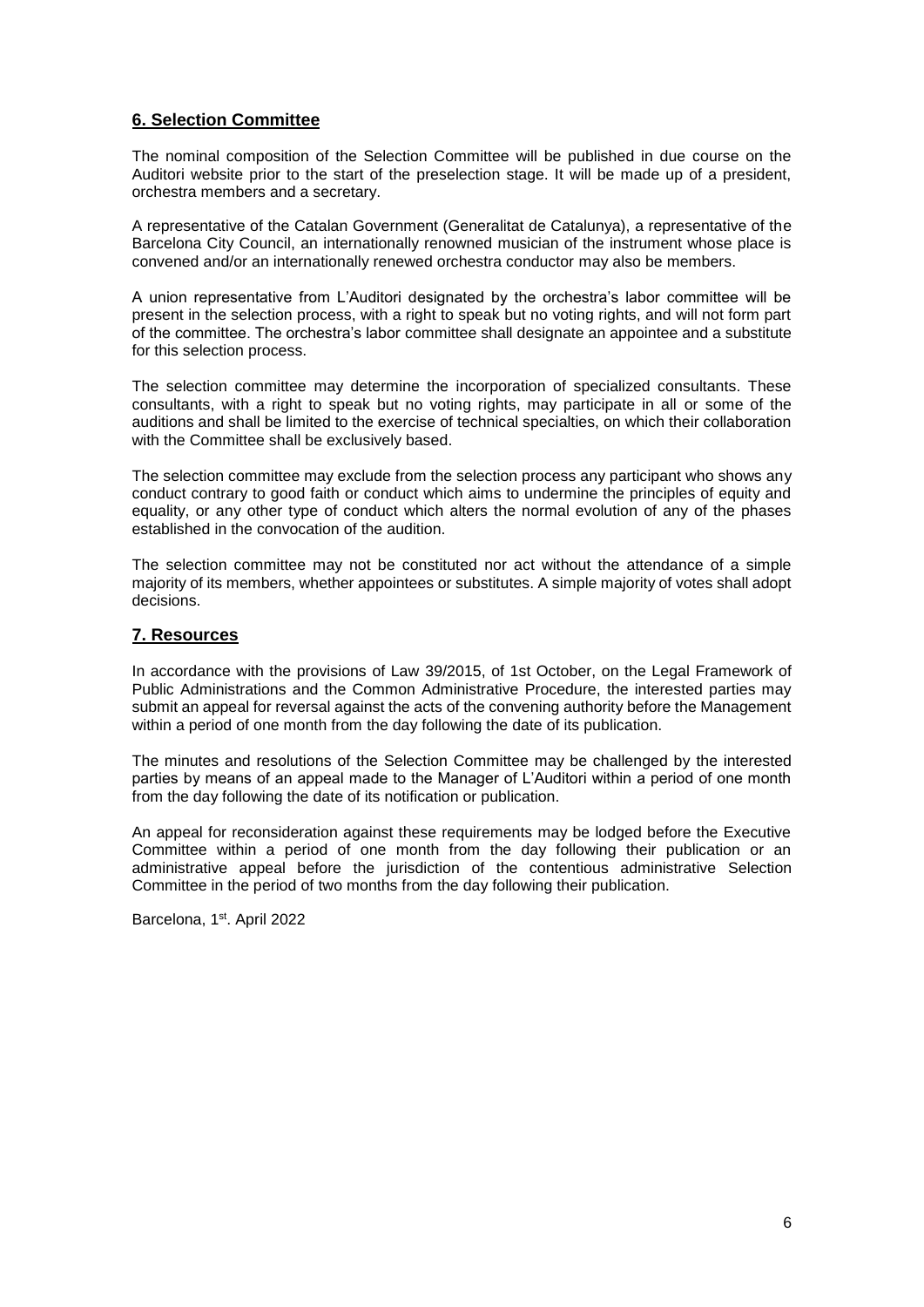### **ANNEX 1**

## **APPLICATION FORM – OBC PRINCIPAL OF OBOE**

| Surname             | Name              |  |
|---------------------|-------------------|--|
| ID card or passport | Nationality       |  |
| Address             | Country           |  |
| Phone number        | E-mail<br>address |  |

### I DECLARE

That I wish to take part in the selection process for Principal of Second Violins and I accept the rules of the process.

That I meet the requisites required, by sworn declaration of the data expressed in my academic and professional curriculum, indicating said titles and merits, as well as all work accomplished; that this is true and that I have the corresponding official accreditation.

Signature:...........................................................